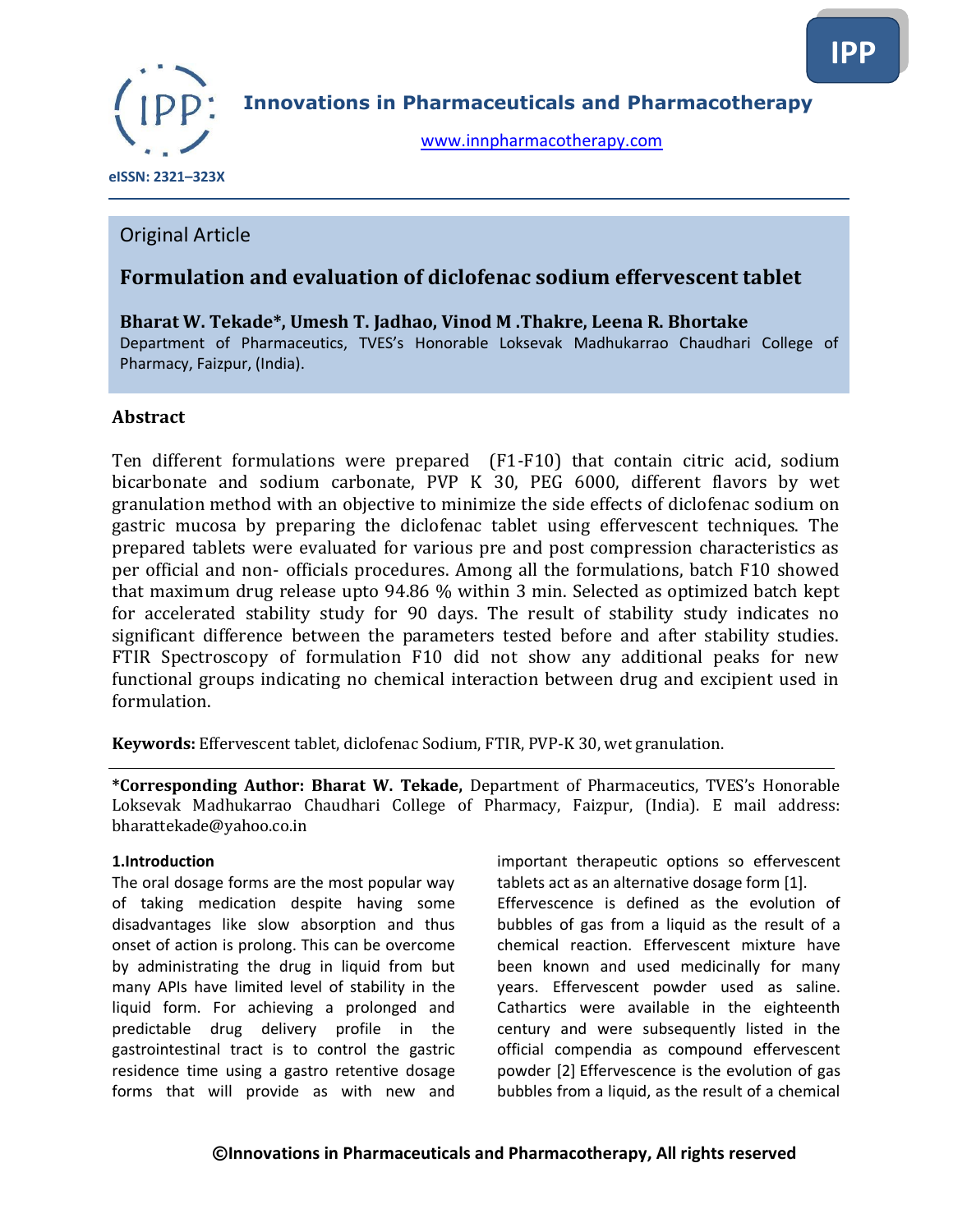reaction. The most common reaction for pharmaceutical purpose is the acid base reaction between sodium bicarbonate and citric acid. Acid-base reactions between alkali metal bicarbonates and citric or tartaric acid have been used for many years to produce pharmaceutical preparations that effervesce as soon as water is added [3, 4] For example: the reaction of Citric acid and Sodium bicarbonate.

Diclofenac Sodium is NSAIDs that exhibits antiinflammatory, analgesic, and antipyretic activities. It is used for treatment of primary dysmenorrheal, for relief of mild to moderate pain, for relief of the signs and symptoms of osteoarthritis and rheumatoid arthritis [5, 6, 7]

The main aim of the this study is to formulate and evaluate Diclofenac Sodium effervescent tablets by using different ratios of carbonates and acids by wet granulation and direct compression method that help in obviating the demerits of slow release and slow absorption and to reduce the gastrointestinal side effects and to increase the release and immediate effect.

### **2. Material and Method**

Diclofenac Sodium was obtained as kind gift sample by Shree Krishna Chemical (Maharashtra) India. Sodium Bicarbonate & citric acid obtained as gift sample by Sujata Chemical, Surat. All other materials and solvents used were of analytical grade.

### **Methods-**

### **Characterization of Drug**

The characterizations of drugs were carried out by conducting various physico-chemical tests including Physical Tests,IR Spectrometry.

### **Color and Appearance** [8]

Determination of color of Diclofenac Sodium was made visually, against white background.

### **Melting point [**8]

Melting point of Diclofenac Sodium was determined by Differential scanning calorimetry study.

**Determination of pH of Diclofenac Sodium Solution [**6]

pH of 1% w/v solution of Diclofenac Sodium was measured with the help of pH meter.

# **Infrared Spectroscopy** [9, 10, 11]

The infrared spectrum of Diclofenac Sodium was recorded by Potassium bromide dispersion technique using FT-IR with diffuse reflectance attachment on IR Affinity-1. Drug sample was mixed along with IR grade KBr in equal proportion and IR spectrum was recorded.

# **Drug Excipient Compatibility Study** [12, 13]

Drug excipient compatibility testing was performed by mixing drug with polymer in equal proportion then, mixture was kept under accelerated stability condition (i.e. 40ºC and 75±5% RH) for a period of 15,30 and 45 days in a glass vial. It was hermetically sealed with rubber stopper using molten carnauba wax. IR spectrum was noted for mixture after 15, 30 and 45 days.

The IR spectra of samples were recorded by potassium bromide dispersion technique 2-3 mg of sample was mixed with previously dried IR grade potassium bromide and kept in sample cell, the cell was then fitted on sample holder, spectra were recorded with FT-IR instrument and the spectral analysis was done.

### **Formulation Studies**

From the preliminary study, on the trial basis, the following batches were prepared.Effervescent tablet of diclofenac sodium was prepared by wet granulation technique using varying concentrations of polymers as shown in Table No.1. All the ingredients were accurately weighed. Different formulations were made in order to achieve desired friability, thickness, hardness and drug release. The tablets were formulated using drug, diluent, and release rate retarding polymer, binder, and lubricant.

### **The wet granulation method involves Part I, Part II Process [**14, 15]

**First Part I-** Process involves sifting of the Diclofenac sodium, citric acid, PVPK 90 through sieve #60 and transfer the sifted material in RMG & mix for 5 min at slow speed then add binder solution (sodium saccharin +water) and mix for 2 min at slow speed then do racking and again mix for 3 min at slow speed and followed by 2 min at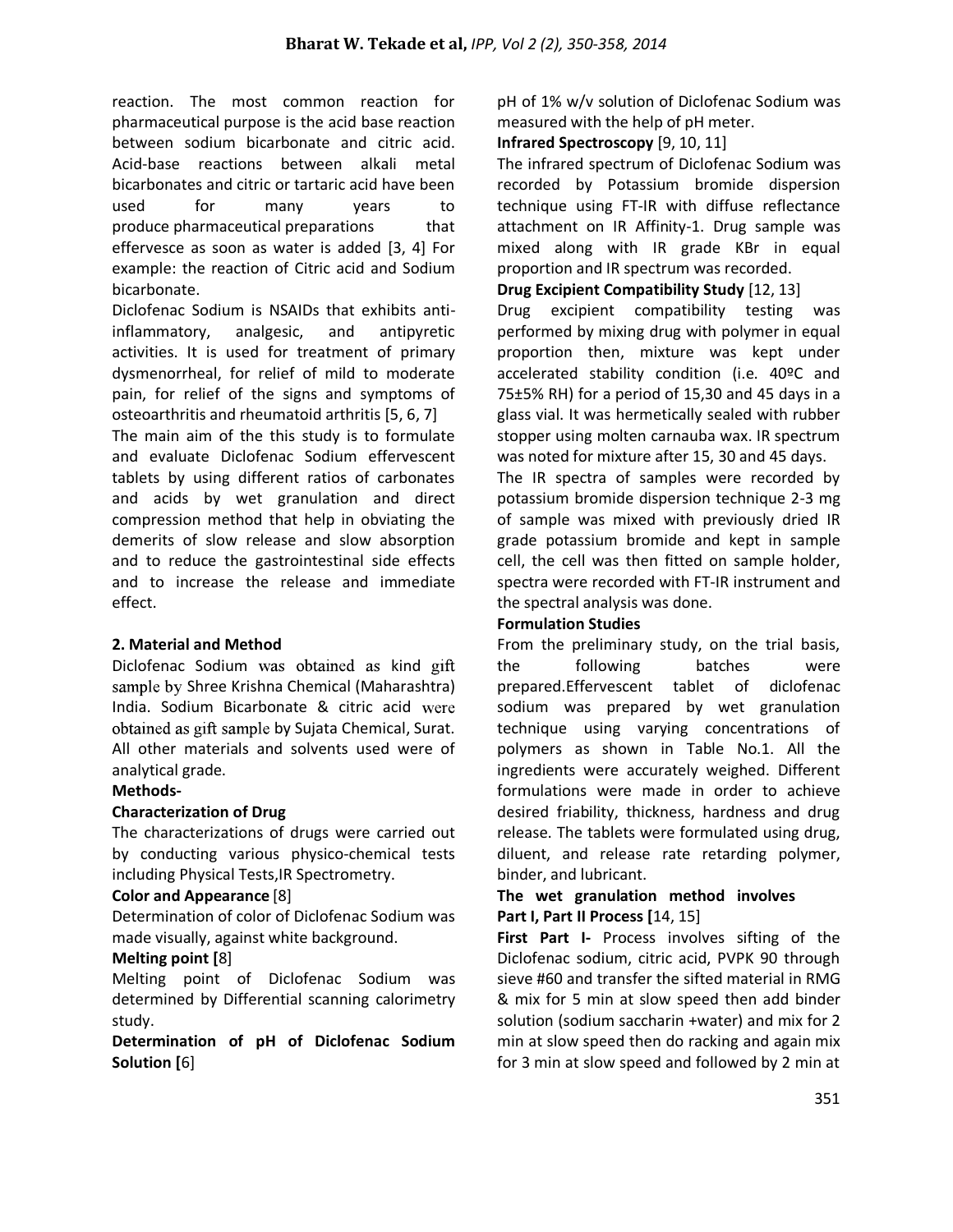high speed. Dry the material up to 70 $\circ$ <sup>c</sup> by using tray dryer till LOD NMT 0.2% at 75◦ C. then sift the dried granule of Part I through 24#.

**Second Part II**-Involve mix Glycine with IPA and add this mixed solution with sodium bicarbonate and dry material in tray dryer for 60<sup>°</sup> to 70<sup>°</sup> till LOD NMT 0.2% at 75 $\circ$ <sup>c</sup> then sift the dried granule of Part II through 24# Transfer the sifted lubricant Materials such as sodium carbonate, aspartame, PEG6000 pineapple flavor & part I, part II dried granule in poly bag and mix manually for 10 min and then load for compression. The weights of the tablets were kept constant for all formulation.

#### **Table No. 1: Formulation of Diclofenac Sodium Effervescent tablet**

All ingridients are taken in Gms. Q.S. Stand for Quantity sufficient.

# **Evaluation of precompression parameter of powder blend:**

The flow properties of granules were characterized in terms of angle of repose, Carr index and Hausner's ratio. The bulk density and tapped density were determined and from this data Carr's index and Hausner's ratio were calculated [16, 17].

# **Evaluation of Diclofenac Sodium Effervescent tablet:**

Tablets from all the formulations were evaluated for various properties like hardness, Friability and weight variation [18]

**Disintegration Test** 

| Ingredients<br>(gms)                   | F <sub>1</sub>           | F <sub>2</sub>           | F <sub>3</sub>           | F4                       | F <sub>5</sub>           | F <sub>6</sub>           | F7                       | F8                       | F <sub>9</sub>           | F10                          |
|----------------------------------------|--------------------------|--------------------------|--------------------------|--------------------------|--------------------------|--------------------------|--------------------------|--------------------------|--------------------------|------------------------------|
| <b>Diclofenac</b><br>sodium            | 0.01                     | 0.01                     | 0.01                     | 0.01                     | 0.01                     | 0.01                     | 0.01                     | 0.01                     | 0.01                     | 0.01                         |
| <b>Citric acid</b><br>(Anhydrous)      | 0.215                    | 0.233                    | 0.228                    | 0.23                     | 0.231                    | 0.231                    | 0.231                    | 0.226                    | 0.202                    | 0.178                        |
| Sod.bicarbona<br>te                    | 0.244                    | 0.244                    | 0.244                    | 0.244                    | 0.244                    | 0.245                    | 0.246                    | 0.248                    | 0.270                    | 0.295                        |
| Sod saccharin                          | 0.04                     | 0.04                     | 0.04                     | 0.04                     | 0.04                     | 0.04                     | 0.04                     | 0.04                     | 0.04                     | 0.04                         |
| <b>PVP-K30</b>                         | 0.008                    | 0.008                    | 0.012                    | 0.011                    | 0.01                     | 0.009                    | 0.008                    | 0.008                    | 0.008                    | 0.008                        |
| water                                  | QS                       | QS                       | QS                       | QS                       | QS                       | QS                       | QS                       | QS                       | QS                       | QS                           |
| Sodium<br><b>Bicarbonate</b>           | 0.01                     | 0.01                     | 0.01                     | 0.01                     | 0.01                     | 0.01                     | 0.01                     | 0.01                     | 0.01                     | 0.01                         |
| Glycine                                | 0.03                     | 0.03                     | 0.03                     | 0.03                     | 0.03                     | 0.03                     | 0.03                     | 0.03                     | 0.03                     | 0.03                         |
| <b>IPA</b>                             | QS                       | QS                       | QS                       | QS                       | QS                       | QS                       | QS                       | QS                       | QS                       | QS                           |
| Sodium<br>Carbonate                    | 0.022                    | 0.022                    | 0.022                    | 0.022                    | 0.022                    | 0.022                    | 0.022                    | 0.022                    | 0.022                    | 0.022                        |
| Aspartame                              | 0.006                    | 0.006                    | 0.006                    | 0.006                    | 0.006                    | 0.006                    | 0.006                    | 0.008                    | 0.008                    | 0.008                        |
| <b>PEG 6000</b>                        | 0.001                    | 0.001                    | 0.002                    | 0.002                    | 0.002                    | 0.002                    | 0.002                    | 0.002                    | 0.002                    | 0.002                        |
| <b>Trusil Orange</b><br><b>Flavour</b> | 0.004                    | 0.004                    | 0.004                    | $\overline{a}$           |                          |                          |                          |                          |                          |                              |
| Lemeon<br><b>Flavour</b>               | $\overline{a}$           | $\overline{a}$           | $\blacksquare$           | 0.004                    | 0.004                    | 0.004                    | $\overline{a}$           | $\overline{\phantom{a}}$ | $\blacksquare$           | $\blacksquare$               |
| <b>Strawberry</b><br><b>Flavour</b>    | $\overline{\phantom{0}}$ | $\frac{1}{2}$            | $\overline{\phantom{a}}$ | $\frac{1}{2}$            | $\overline{\phantom{0}}$ | $\overline{\phantom{a}}$ | 0.004                    | 0.004                    | $\overline{\phantom{a}}$ | $\qquad \qquad \blacksquare$ |
| Pineapple<br><b>Flavour</b>            | $\frac{1}{2}$            | $\overline{\phantom{0}}$ | $\overline{\phantom{a}}$ | $\overline{\phantom{0}}$ | $\overline{\phantom{a}}$ | $\overline{\phantom{a}}$ | $\overline{\phantom{a}}$ | $\overline{\phantom{a}}$ | 0.006                    | 0.006                        |
| Total Wt.                              | 0.554                    | 0.573                    | 0.573                    | 0.573                    | 0.573                    | 0.573                    | 0.573                    | 0.573                    | 0.573                    | 0.573                        |

It was performed in disintegration apparatus at 37 C temperatures and time was noted. Place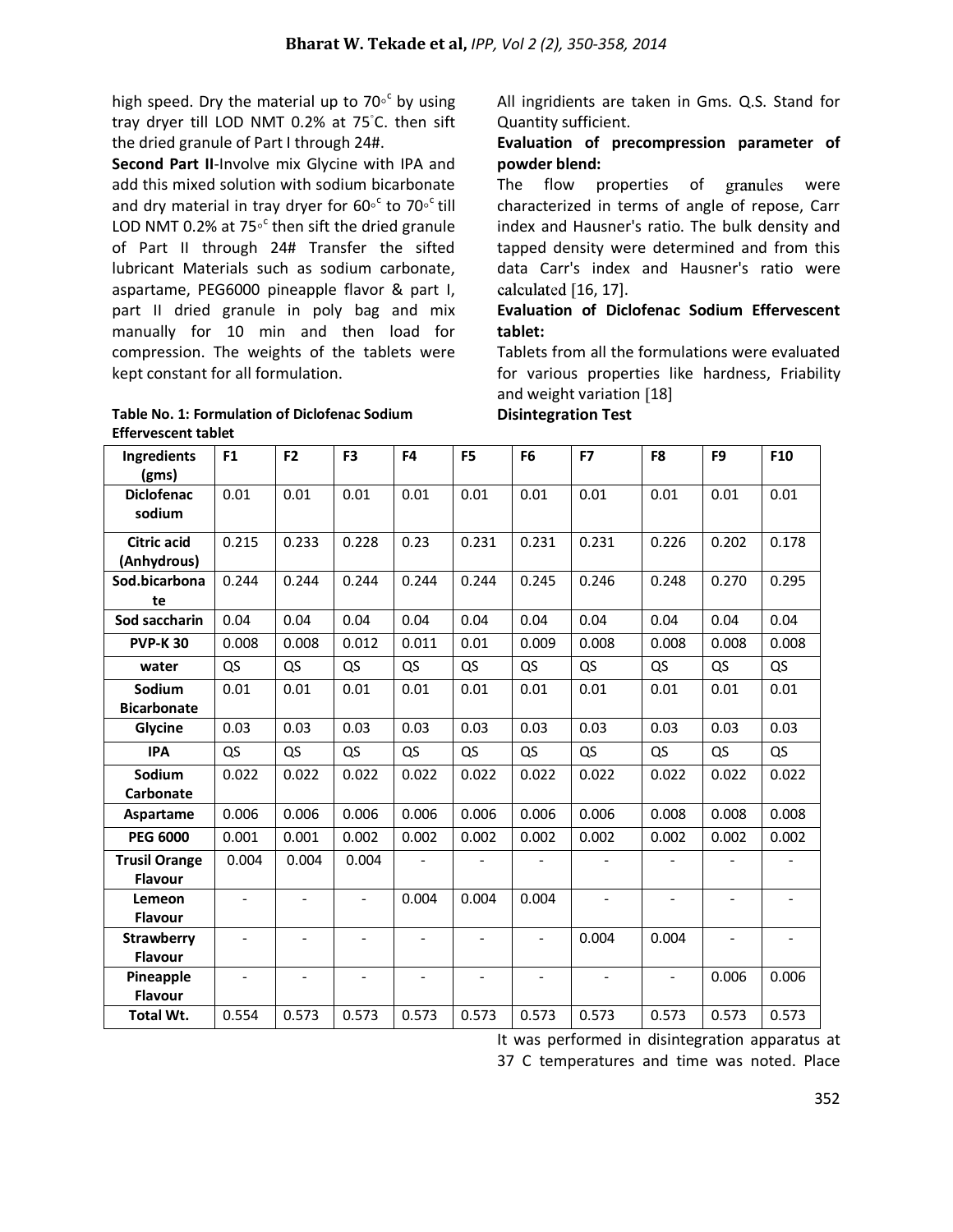one tablet into each tube and suspend the assembly in to the 1000 ml beaker containing water maintained at 37±2°C and operate the apparatus. Remove the assembly form the liquid. Observe the tablets, if one or two tablets fail to disintegrate completely; repeat the test on 12 additional tablets. The requirement is met if not less than 16 of the total of 18 tablets tested are disintegrated.

#### **Uniformity of Content**

Twenty tablets were accurately weighed and finely powdered. A quantity equivalent to 10 mg of Diclofenac sodium was transferred to a 200 ml volumetric flask. To it, 50 ml of methanol was added and shaken to dissolve drug. Resulting solution is diluted to volume with methanol and filtered. 20 ml of filtrate diluted to 100ml with methanol and mixed. Absorbance of the resulting solution at maximum at about 273 nm was measured uv spectroscopically.

### *In-vitro* **Dissolution Studies** [19]

*In-vitro* release study was carried out (USP dissolution test apparatus Type I Basket type) using 900 mL 0.1N Hydrochloride acid buffer pH 1.2 solution, for 30 min.. The Basket are rotated at 100 rpm. The medium was set at  $37 \pm 0.5^{\circ}$  C. Aliquot (10 mL) of the solution was collected from the dissolution apparatus after 1 min and was replaced with fresh dissolution medium. The withdrawn samples were analyzed by an UV spectrophotometer (Lab India) at 273 nm using hydrochloride acid buffer pH 1.2 as a blank. Aliquots were withdrawn at one min interval from a zone midway between the surface of dissolution medium and the top of rotating basket not less than 1 cm apart from the vessel wall. Drug content in dissolution sample was determined by software (PCP disso v2.08) version.

### **Accelerated Stability Study** [20-23]

Since the period of stability testing can be as long as two years, it is time consuming and expensive. Therefore it is essential to devise a method that will help rapid prediction of longterm stability of dosage form. The accelerated

stability testing is defined as the validated method by which the product stability may be predicted by storage of the product under conditions that accelerate the change in defined and predictable manner. Stability testing of formulations was carried out to determine the stability of drug and carrier and also to determine the physical stability of formulation under accelerated storage condition at various temperatures. The prepared tablets were placed in borosilicate screw capped glass containers. The samples were kept at condition of  $45^{\circ}$ C $+$  2  $^{\circ}$ C and 70% RH and were analyzed at 15, 30 and 45 days for their physical changes and in drug content.

#### **3. Result and discussion**

Characterization of Drug

## **Physical Tests:**

#### **Organoleptic Evaluation of Diclofenac Sodium**

Organoleptic characters of drug was observed and recorded by using descriptive terminology. Following physical properties of API were studied.

#### **Table No. 2: Organoleptic Evaluation of Diclofenac Sodium**

| Test  | Observation     |
|-------|-----------------|
| Color | White           |
| Taste | <b>Bitter</b>   |
| Odor  | <b>Odorless</b> |

Diclofenac Sodium was found to be white, crystalline powder.

#### **Melting point**

Melting point was noted in triplicate and was found to be 283-285°C. It was similar to the pharmacopoeial standards.

### **PH of Diclofenac Sodium solution (1%w/v)**

PH of 1%w/v solution of Diclofenac Sodium was found to be 6.8, which complies with standard pH value mentioned in pharmacopoeia.

#### **Infrared Spectroscopy**

The IR spectrum did not show presence of any additional peaks for new functional groups indicating no chemical interaction between Diclofenac Sodium & citric acid, sodium bicarbonate, Sodium Carbonate, PVPK 30 used in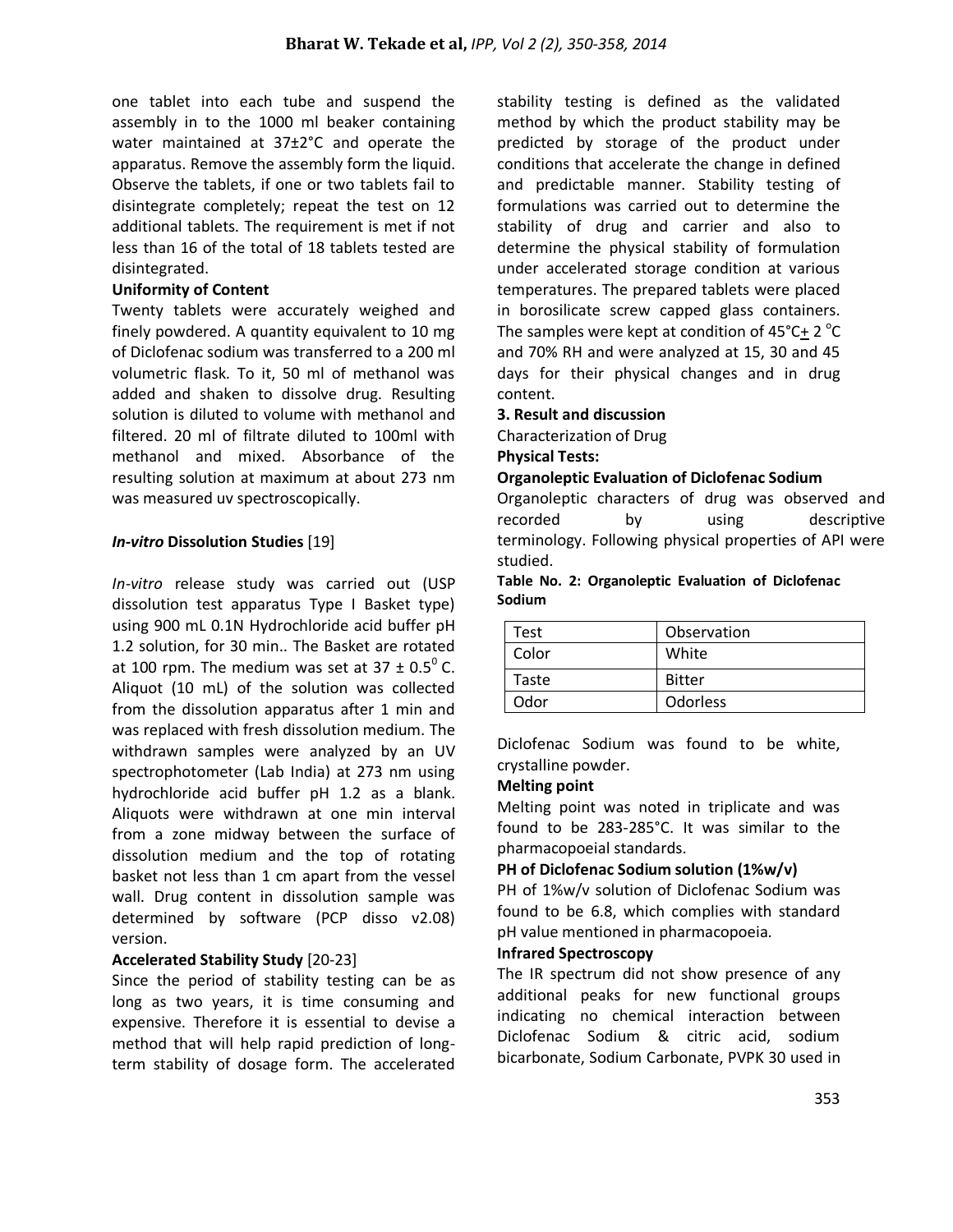formulations. IR spectrum of, Citric acid, Sodium bicarbonate ,Sodium carbonate IR spectrum of physical mixtures of Diclofenac Sodium along with Citric acid, Sodium bicarbonate ,Sodium carbonate, PVP K30. From the IR spectrum data it showed that there was no interaction in between the drug and excipients



**Fig No 1: FT- IR spectrum of citric acid**



**Fig No 2: FT- IR spectrum of sodium bicarbonate**



**Fig No 3: FT- IR spectrum of Sodium Carbonate**



#### **Fig No 4: FT- IR spectrum of Diclofenac Sodium + citric acid**



**Fig No 5: FT- IR spectrum of Diclofenac Sodium + Sodium Bicarbonate**



**Fig No 6: FT- IR spectrum of Diclofenac Sodium + Sodium Carbonate**



**Fig No 7: FT- IR spectrum of Diclofenac Sodium + PVP K30.**



**Fig No 8: FT- IR spectrum of Optimized Formulation (F10)**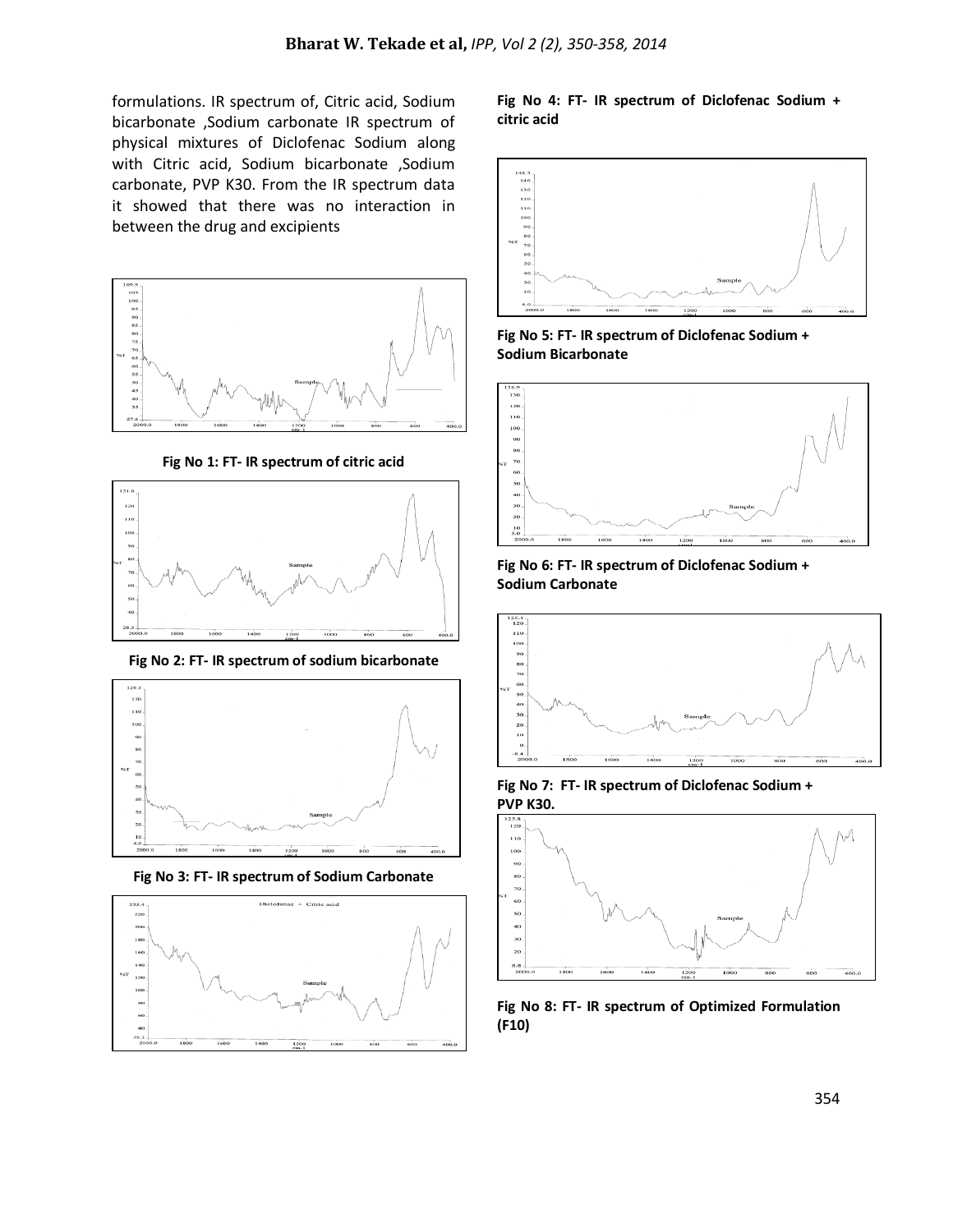## **Evaluation of pre-compression parameters of drug and excipients.**

The prepared powder mixtures were evaluated for the blend property like Bulk density, Tapped density, Carr's index, Angle of repose, Hausner ratio and LOD results obtained are as shown in Table 3.

**Table No 3: Blend Properties of Formulation of Diclofenac Sodium Effervescent Tablets**

14.26±0.33% The Hausner ratio of all batches was found to be in the range of  $1.12\pm0.03$  -1.16±0.01 .The LOD of all batches was found to be 0.15±0.47 - 0.19±0.64 These results indicated that the powder had good flow property as shown in table No. 3.

**Evaluation of post-compression parameters of Diclofenac Sodium effervescent tablets.**

| <b>Batches</b> | Angle of<br>Repose<br>$(\pm SD)^*$ | <b>Bulk density</b><br>(g/ml)<br>$(\pm SD)^*$ | <b>Tapped</b><br>density<br>(g/ml)<br>$(\pm SD)^*$ | Compressibility(<br>%)<br>$(\pm SD)^*$ | <b>Hausner</b><br>Ratio<br>$(\pm SD)^*$ | LOD of<br>Blend (%)<br>$(\pm SD)^*$ |
|----------------|------------------------------------|-----------------------------------------------|----------------------------------------------------|----------------------------------------|-----------------------------------------|-------------------------------------|
| F1             | 31°40'±0.67                        | $0.751 \pm 0.52$                              | $0.864 \pm 0.62$                                   | 13.07±0.78                             | $1.15 \pm 0.01$                         | $0.15 \pm 0.74$                     |
| F <sub>2</sub> | 30°41'±0.48                        | $0.739 \pm 0.43$                              | $0.862 \pm 0.78$                                   | 14.26±0.33                             | $1.16 \pm 0.01$                         | $0.17 \pm 0.75$                     |
| F <sub>3</sub> | 31°60'±0.50                        | $0.740 \pm 0.91$                              | $0.858 \pm 0.24$                                   | 13.75±0.64                             | $1.15 \pm 0.02$                         | $0.19 \pm 0.65$                     |
| F4             | 26°52'±0.45                        | $0.758 \pm 0.35$                              | $0.853 \pm 0.62$                                   | 11.13±0.80                             | $1.12 \pm 0.03$                         | $0.14 \pm 0.48$                     |
| F <sub>5</sub> | 32°52'±0.57                        | $0.760 \pm 0.71$                              | $0.862 \pm 0.34$                                   | 11.83±0.77                             | $1.13 \pm 0.01$                         | $0.15 \pm 0.56$                     |
| F <sub>6</sub> | 31°64'±0.90                        | $0.750 \pm 0.12$                              | $0.859 \pm 0.93$                                   | 12.68±0.42                             | $1.14 \pm 0.03$                         | $0.16 \pm 0.50$                     |
| F7             | 29°50'±0.66                        | $0.744 \pm 0.20$                              | $0.850 \pm 0.32$                                   | 12.47±0.71                             | $1.14 \pm 0.02$                         | $0.18 \pm 0.65$                     |
| F8             | 31°49'±0.32                        | $0.749 \pm 0.43$                              | $0.861 \pm 0.74$                                   | 13.00±0.49                             | $1.14 \pm 0.02$                         | $0.19 \pm 0.64$                     |
| F <sub>9</sub> | 29°27'±0.66                        | $0.750 \pm 0.20$                              | $0.863 \pm 0.19$                                   | 13.09±0.50                             | $1.15 \pm 0.01$                         | $0.15 \pm 0.47$                     |
| F10            | 27°67'±0.32                        | $0.753 \pm 0.18$                              | $0.865 \pm 0.32$                                   | 12.94±0.71                             | $1.14 \pm 0.03$                         | $0.16 \pm 0.85$                     |

 $*(n=3)$ 

Powder blend was evaluated for values of angle of repose which were found to be in the range of 26°52'±0.45 – 32°52'±0.57 indicating powder flow for all the 10 formulations were good as shown in table No. 13.Bulk density for all 10 formulations was found to be in the range of 0.739±0.43 – 0.760±0.71 g/ml while tapped density was in the range of  $0.850\pm0.32$  -0.865±0.32 g/ml .The percent compressibility index of all batches was found to be 11.13±0.80 -

The prepared formulations were evaluated for the physical characteristics like thickness, hardness, friability, weight uniformity and uniformity of content; the results obtained are shown in following Table. All the physical parameters of the Effervescent tablet were within pharmacopoeial limits. Compressed tablet was evaluated for values of Average Weight which were found to be in the range of 2460 mg±0.29 – 2690mg ±0.29.Thickness for all 10 formulations was found to be in the range of 4.1 mm ±0.14 – 4.5 mm ±0.67 while Hardness was in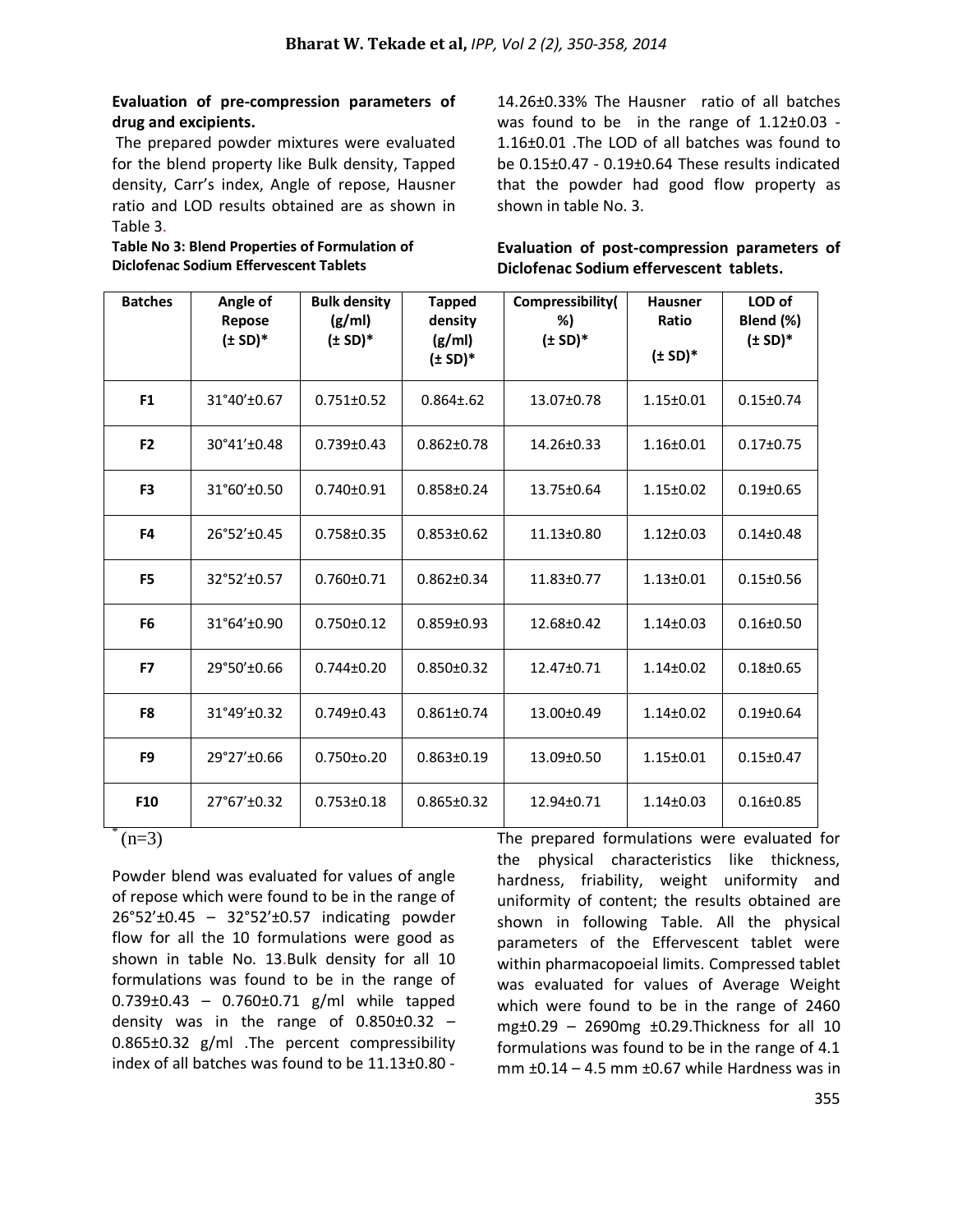the range of  $60N + 0.28 - 130N + 0.40$  The friability of all batches was found to be 0.10%±0.43 - 0.19%±0.19 Disintegration time of all batches was found to be in the range of 3 min.- 8 min 30sec.The drug content of all batches tablet was found to be 97.08%±0.03 – 98.57%±0.024 which is in limits of pharmacopeial specifications as shown in table No. 4.

# **Table No 4: Physical Evaluation of Diclofenac Sodium Effervescent tablet**

 $(n=3)$ 

### **Stability Study-**

Accelerated stability studies (AST) was carried for optimized batch F10 by exposing it to 40°C/75%RH for 15, 30 and 45 days. The sample was analyzed for physical parameters color, hardness, uniformity of content, and percentage drug release. The sample was analyzed for physical parameters color, hardness, drug content, and percentage drug release and no any changes occurs in a physical parameter as shown in table No.5. Thus, formulation batch F10 was found to be stable.

| <b>Batches</b> | Average<br>Weight<br>$(mg)$ ±SD* | <b>Thickness</b><br>$(mm)$ SD* | <b>Hardness</b><br>$(N)$ ±SD* | Friability<br>$(*)$ ±SD* | <b>Disintegration</b><br>time | Uniformity of<br>content $\pm$ SD <sup><math>\overline{ }</math></sup> |
|----------------|----------------------------------|--------------------------------|-------------------------------|--------------------------|-------------------------------|------------------------------------------------------------------------|
|                |                                  |                                |                               |                          |                               |                                                                        |
| F <sub>1</sub> | 2460±0.29                        | $4.1 \pm 0.14$                 | 60±0.28                       | $0.19 \pm 0.29$          | 03 min 10 sec                 | $97.23 \pm 0.024$                                                      |
| F <sub>2</sub> | 2670±0.30                        | $4.2 \pm 0.83$                 | 80±0.62                       | $0.13 \pm 0.12$          | 03 min 30 sec                 | 97.54±0,038                                                            |
| F <sub>3</sub> | 2690±0.25                        | $4.5 \pm 0.67$                 | $130+0.40$                    | $0.14 \pm 0.10$          | 08 min 30 sec                 | 97.32±0.03                                                             |
| F4             | 2675±0.28                        | $4.4 \pm 0.38$                 | 120±0.97                      | $0.18 \pm 0.87$          | 07 min 20sec                  | 98.14±0.027                                                            |
| F <sub>5</sub> | 2690±0.29                        | $4.4 \pm 0.14$                 | 105±0.14                      | $0.14 \pm 0.19$          | 06 min 40 sec                 | 97.54±0.035                                                            |
| F <sub>6</sub> | 2675±0.30                        | $4.4 \pm 0.14$                 | $100+0.95$                    | $0.12 \pm 0.26$          | 05 min 30 sec                 | $97.14 \pm 0.024$                                                      |
| F7             | $2680+0.42$                      | $4.3 \pm 0.21$                 | $90+0.14$                     | $0.11 \pm 0.66$          | 04 min 20 sec                 | 98.02±0.027                                                            |
| F8             | 2670±0.54                        | $4.2 \pm 0.23$                 | $92 \pm 0.95$                 | $0.10 \pm 0.43$          | 04 min 20 sec                 | 97.08±0.024                                                            |
| F9             | 2666±0.64                        | $4.3 \pm 0.20$                 | $90+0.36$                     | $0.19 \pm 0.19$          | 03 min 40 sec                 | $98.00 \pm 0.03$                                                       |
| F10            | 2665±0.38                        | $4.2 \pm 0.22$                 | $85 \pm 0.32$                 | $0.11 \pm 0.66$          | $03 \text{ min}$              | 98.57±0.024                                                            |

The results of the dissolution studies for formulations F1 to F10 are shown in the Figure 9. The cumulative percentage drug release for F1- F9 (73.53, 80.27, 73.35, 76.75, 79.87, 89.83, 77.01, 80.41, 77.01) at the end of 5Min. respectively. Among all the Formulation batch F10 showed that maximum drug release upto 94.86 % within 3 min.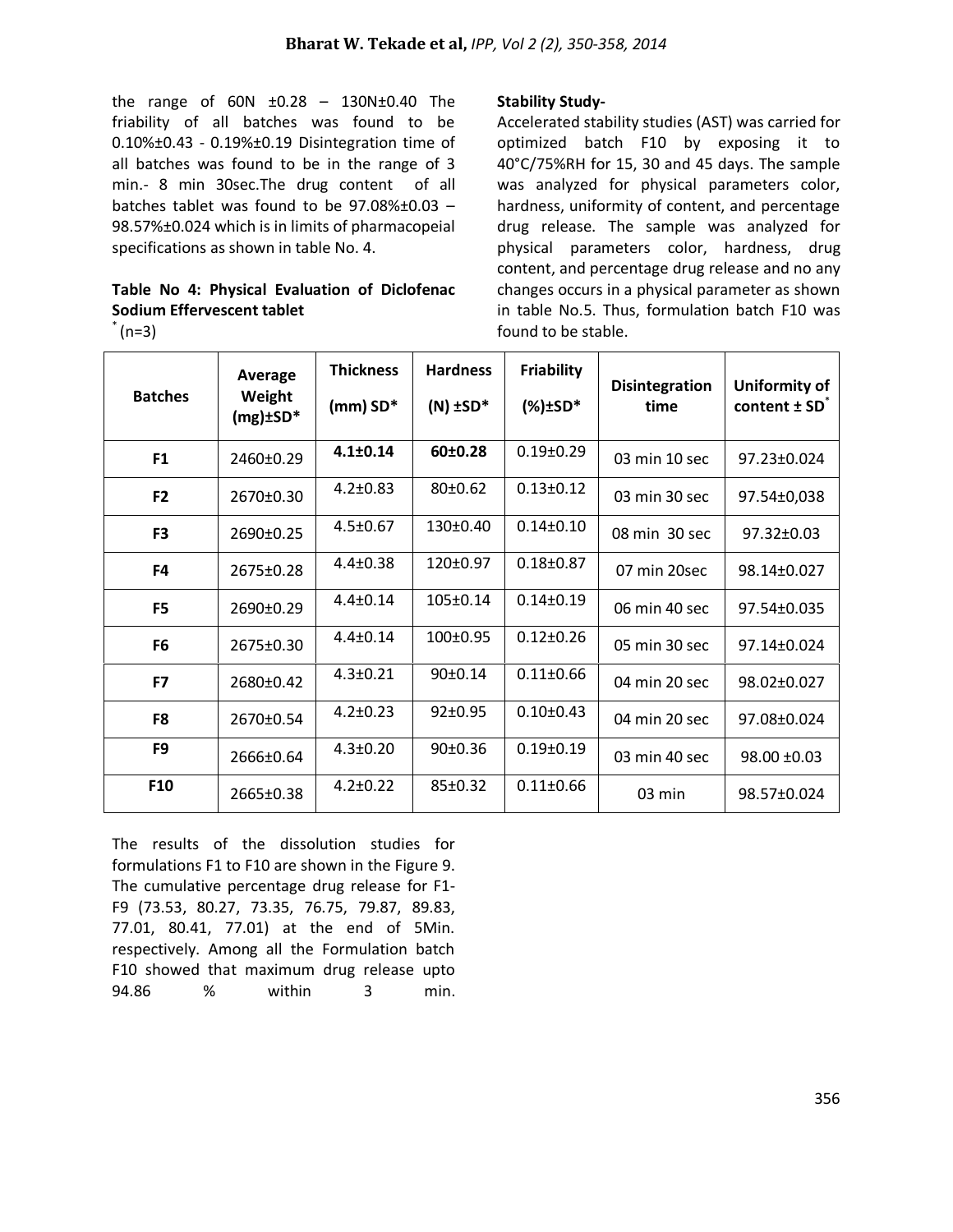$\leftarrow$ F1 120  $-F2$ 100  $\leftarrow$ F3  $\xrightarrow{F4}$ **Belease**  $\leftarrow$ F5  $-F6$  $-F7$ ℅ 40 -F8 ۰F9 20  $\leftarrow$ F10 O  $2$ Time(min)  $\mathbf 0$  $\mathbf 1$  $\overline{4}$ 5 3 6



|                         |  | Table No. 5: Accelerated stability studies |  |
|-------------------------|--|--------------------------------------------|--|
| <b>Optimized of F10</b> |  |                                            |  |

| <b>Parameters</b>         | Days           |                  |                  |                  |  |  |
|---------------------------|----------------|------------------|------------------|------------------|--|--|
|                           | <b>Initial</b> | 15               | 30               | 45               |  |  |
| Color                     | No change      | No change        | No change        | No change        |  |  |
| Hardness ±SD              | $85 \pm 0.85$  | 85±0.45          | $84\pm0.29$      | $82 \pm 0.70$    |  |  |
| Drug Content (%) ±SD      | 98.57±0.54     | $97.52 \pm 0.31$ | $97.07 \pm 0.46$ | $96.12 \pm 0.95$ |  |  |
| % Release (in 3 Min) ± SD | 94.86±0.34     | $93.80 \pm 0.46$ | 93.01±0.67       | 92.40±0.83       |  |  |

#### **Conclusion**

From the above summary it was concluded that, the effervescent tablets of Diclofenac can be formulated for quick analgesic and antiinflammatory action by effervescence reaction using citric acid (30.57%), Sodium Bicarbonate (57.78 %) and Sodium carbonate (4.1%) gives better effervescence. The PVPK 30(1.5%) used as the binding agent.PEG 6000 (0.38%) as lubricating agent.

#### **References**

1. Rajlakshmi, G., Vamsi, C., Balchandar, R., Damodharan, N., 2011. Formulation and Evaluation of effervescent tablets of Diclofenac potassium. Int J Pharm Biomed res. 2(4); 237- 243.

2. Mohrle, R, 2005. Effervescent tablets in liberman Lachman L.Schwartz. Pharmaceutical